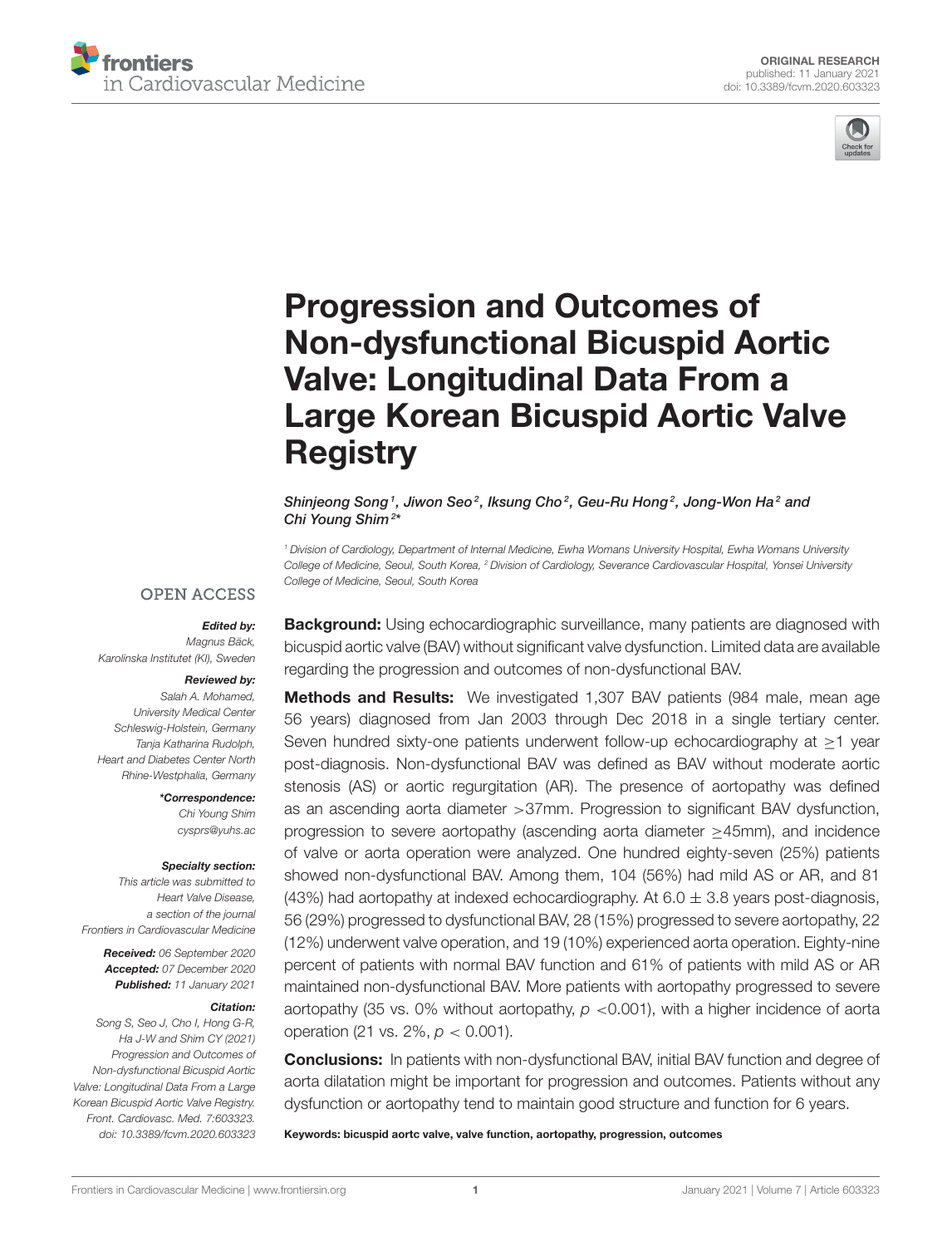# INTRODUCTION

Bicuspid aortic valve (BAV) is known as the most common congenital heart valve disease. Patients with BAV exhibit significant heterogeneity in various clinical aspects, including the type and degree of valve dysfunction or aortopathy [\(1](#page-6-0)[–3\)](#page-6-1). As echocardiographic surveillance has recently been carried out in the general population, the diagnosis of non-dysfunctional BAV, in which BAV has no significant aortic stenosis (AS) or aortic regurgitation (AR), is increasing.

It is well-established that patients with clinically significant AS or AR incur serious outcome consequences, whether they have bicuspid or tricuspid valves [\(4,](#page-6-2) [5\)](#page-6-3). However, limited data are available regarding patients with normally functioning or minimally dysfunctional BAV at initial diagnosis [\(6,](#page-6-4) [7\)](#page-6-5).

Our objective was to determine the incidence of aortopathy at initial diagnosis and characterize aortic complications among patients with non-dysfunctional BAV compared with dysfunctional BAV. We also used a large Korean BAV registry to assess the progression of valvular dysfunction and aortopathy in patients with non-dysfunctional BAV.

# METHODS

## Study Population

We retrospectively reviewed the echocardiographic database and medical records of patients with BAVs diagnosed from January 2003 to December 2018 at Severance Cardiovascular Hospital (Yonsei University College of Medicine, Seoul, South Korea). During this period, 1,307 patients with BAVs were identified and included in our BAV registry. Among them, 761 patients had undergone follow-up echocardiography at a minimum of 1 year post-diagnosis.

Significant AS and significant AR were detected via transthoracic echocardiograms; significant AS was defined as at least moderate AS, and significant AR was defined as at least moderate AR, using the guidelines in place [\(8,](#page-6-6) [9\)](#page-6-7). Non-dysfunctional BAV was defined as BAV without significant AS or AR. Presence of aortopathy was defined as an ascending aorta (AA) diameter >37 mm [\(10,](#page-6-8) [11\)](#page-6-9). We excluded 574 patients with significant AS or AR at the indexed echocardiogram in this study. Among 574 patients with dysfunctional BAVs, 354 showed severe AS or severe AR. During the mean follow-up of 5.9 years, 409 (71%) patients underwent operations (281 isolated BAV operation, 122 both BAV and aorta surgery and six isolated aorta surgery). One hundred eighty-seven non-dysfunctional BAV patients were classified according to valve function and aortopathy. For valve function, the patients were divided into the normal valve function group and the mild AS or AR group. In addition, they were divided into two groups according to presence of aortopathy (**[Figure 1](#page-2-0)**).

The Institutional Review Board of Severance Hospital approved the present study, which was conducted in compliance with the Declaration of Helsinki.

#### Echocardiographic Assessments

Standard two-dimensional and Doppler measurements were performed following the current guidelines [\(12\)](#page-6-10). A congenital BAV was diagnosed when only two cusps were unequivocally identified in systole and diastole in the short-axis view, with a clear "fish mouth" appearance during systole, as previously described [\(13\)](#page-6-11). Anatomical types of BAV were identified according to a classification system suggested by Schaefer and colleagues [\(14\)](#page-7-0). Type 1 exhibits congenital fusion of the right and left coronary cusp. Type 2 has a congenital fusion of the right and non-coronary cusp. Type 3 exhibits a congenital fusion of the non-coronary and left coronary cusp. Type 0 has no raphe and is also called "true type BAV." The severity of AS or AR was assessed using an integrated approach [\(9,](#page-6-7) [15\)](#page-7-1). All measurements of the aorta were performed according to recommendations on the QRS complex of the electrocardiogram [\(12\)](#page-6-10). The dimensions of the Valsalva sinuses were measured perpendicularly to the right and left (or non-) aortic sinuses. The sinotubular junction was measured where the aortic sinuses met the tubular aorta. The AA was measured ∼2 cm distal to the sinotubular junction, as described previously [\(13\)](#page-6-11). Echocardiographic data were gathered and analyzed by experienced echocardiographers who were blinded to each patient's clinical data.

## Statistical Analysis

Continuous variables are expressed as a mean ± standard deviation. Categorical variables are expressed as a number (percentage). Comparisons between groups were performed using standard chi-square tests for categorical variables and student t-tests for continuous variables. Multiple regression analysis was performed to determine the association between clinical and echocardiographic variables at the initial diagnosis and progression to BAV dysfunction or receiving aortic valve surgery. Similarly, multiple regression analysis was applied to find factors associated with the progression to severe aortopathy or receiving aorta surgery. The variables selected for entry into the multivariate analysis were those with a  $p$ -value <0.1 in the univariate analysis as well as other important variables. All statistical analyses were performed using SPSS Statistics, version 23.0 (IBM, Armonk, NY, USA). P-values <0.05 were considered statistically significant.

# RESULTS

# Baseline Characteristics According to Valve Function and Aortopathy

Among 761 BAV patients in the registry, 187 (25%) patients showed non-dysfunctional BAV. Among these, 104 (56%) patients had mild AS or AR, and 81 (43%) had aortopathy at indexed echocardiography. The baseline characteristics of the subjects according to their baseline aortic valve function or presence of aortopathy were largely comparable (**[Table 1](#page-2-1)**). Patients with aortopathy had a higher mean age and a higher use rate of beta blockers than those without aortopathy. However, the distribution of comorbidities, including hypertension, was similar between comparison groups. The most common BAV morphology was the type 1 morphology of fusion of the left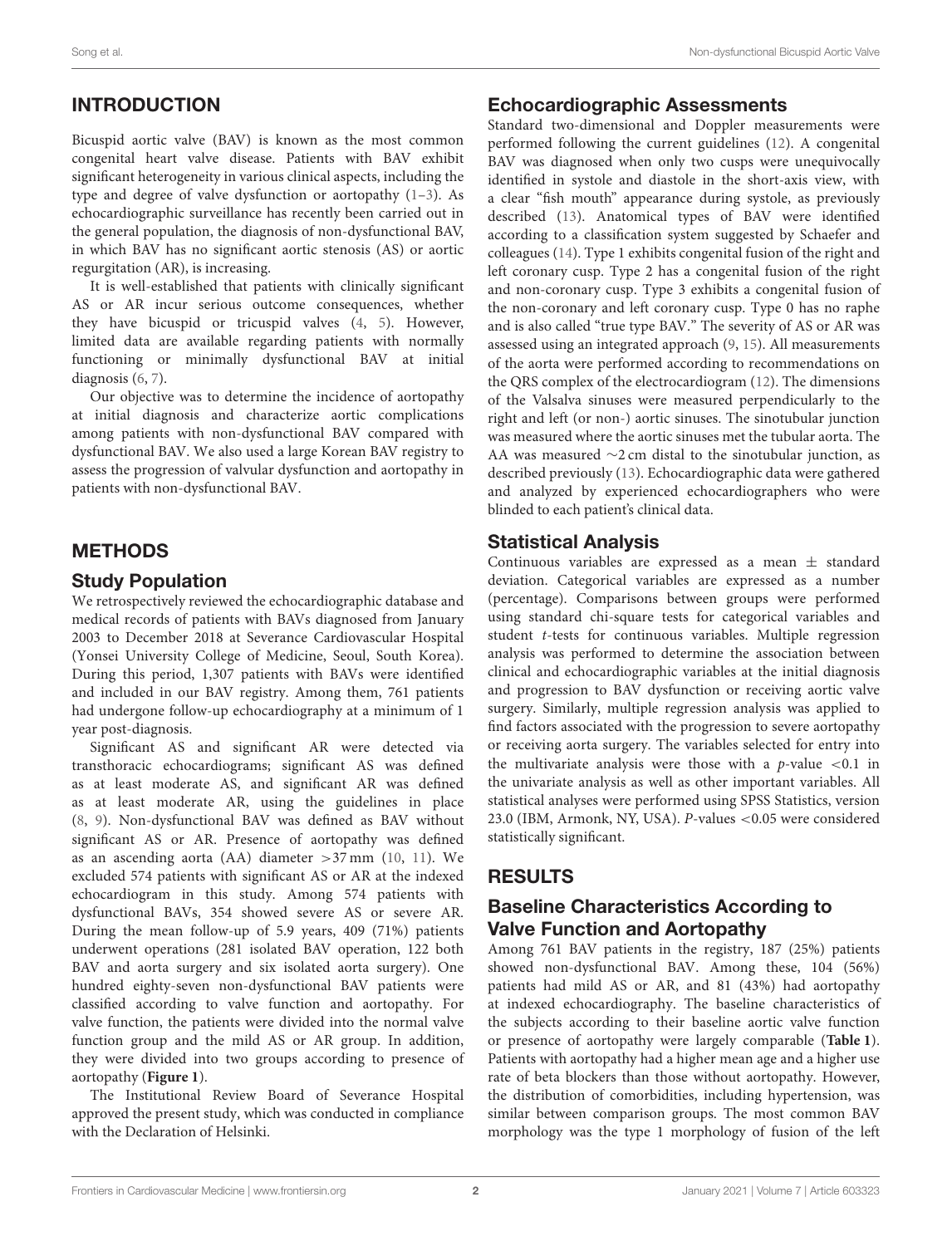

<span id="page-2-1"></span><span id="page-2-0"></span>TABLE 1 | Baseline characteristics.

|                            | Normal<br>function<br>$(n = 83)$                                | Mild AS<br>or AR<br>$(n = 104)$ | Without<br>$(n = 106)$ | With<br>aortopathy aortopathy<br>$(n = 81)$ |
|----------------------------|-----------------------------------------------------------------|---------------------------------|------------------------|---------------------------------------------|
| Age, y                     | $52 \pm 13$                                                     | $55 \pm 13$                     | $51 \pm 13$            | $58 \pm 11^{+}$                             |
| Male sex                   | 64 (74.4)                                                       | 81 (77.9)                       | 82 (74.5)              | 63 (77.8)                                   |
| BMI, kq/m <sup>2</sup>     | $24.4 \pm 3.3$                                                  | $23.8 \pm 3.1$                  | $23.8 \pm 3.0$         | $24.5 \pm 3.5$                              |
| Systolic BP, mmHq          | $125.9 + 17.8$                                                  | $126.0 +$<br>16.2               | $127.0 +$<br>17.6      | $124.4 +$<br>16.1                           |
| Diastolic BP, mmHg         | $78.6 \pm 11.4$ $79.0 \pm 13.0$ $78.6 \pm 12.3$ $79.1 \pm 12.2$ |                                 |                        |                                             |
| Comorbidities              |                                                                 |                                 |                        |                                             |
| Hypertension               | 38 (44.7)                                                       | 52 (50)                         | 54 (49.1)              | 36 (44.4)                                   |
| Diabetes mellitus          | 23(27.1)                                                        | 22 (21.2)                       | 27(24.5)               | 18 (22.2)                                   |
| Chronic kidney disease     | 4(4.6)                                                          | 8(7.7)                          | 9(8.2)                 | 3(3.7)                                      |
| Dyslipidemia               | 34 (40.0)                                                       | 30(28.8)                        | 36 (32.7)              | 28 (34.6)                                   |
| Coronary artery<br>disease | 26 (30.6)                                                       | 23 (22.1)                       | 28 (25.5)              | 21 (25.9)                                   |
| Medications                |                                                                 |                                 |                        |                                             |
| RAAS blocker               | 27 (33.3)                                                       | 32(30.8)                        | 29 (26.4)              | 30 (37.0)                                   |
| Beta blocker               | 20 (24.7)                                                       | 21 (20.2)                       | 17 (15.5)              | $24(29.6)$ <sup>†</sup>                     |
| Calcium channel<br>blocker | 19(23.5)                                                        | 23(22.1)                        | 27(24.5)               | 15(18.5)                                    |
| <b>Diuretics</b>           | 10(13.3)                                                        | 15 (14.4)                       | 31(28.2)               | 13 (16.0)                                   |
| <b>Statin</b>              | 25 (30.9)                                                       | 26 (25.0)                       | 12 (10.9)              | 20 (24.7)                                   |

Data are shown as Mean + SD or n (%).

 $P < 0.05^*$  compared with the normal function group, <sup>t</sup>compared with the group without aortopathy.

AS, aortic stenosis; AR, aortic regurgitation; BP, blood pressure; RAAS, renin angiotensin aldosterone system.

and right coronary cusps in all groups, and the patients with aortopathy revealed a higher incidence of type 0 morphology than those without aortopathy (27.2 vs. 14.2%,  $p = 0.019$ ) (**[Table 2](#page-3-0)**). Patients with aortopathy showed a significantly larger aorta dimension than the other groups. Also, patients with aortopathy revealed a lower e' velocity than those without aortopathy.

## Progression to BAV Dysfunction and Incidence of Aortic Valve Operation

In the normally functioning BAV group, 87% maintained nondysfunctional BAV after follow-up (mean follow-up duration: 5.8 yrs). However, in the group with mild AS or AR, 61% did not show progression to significant valve dysfunction (mean follow-up duration; 6.2 yrs) (**[Figure 2A](#page-3-1)**). The follow-up echocardiographic characteristics and detailed information for the operation were presented in **[Supplementary Tables 1 and 2](#page-6-12)**. Also, aortic valve operation tended to be more frequent in the group with mild AS or AR, but this did not meet statistical significance (12.5 vs. 6.0%,  $p = 0.068$ ) (**[Table 3](#page-3-2)**). In the analysis for progression of valve dysfunction according to BAV morphology, the ratio of progression maintained with non-dysfunction was similar regardless of the presence of true type BAV (75 vs. 72%,  $p = 0.172$ ) (**[Figure 3A](#page-4-0)**). However, true type BAV showed a tendency of a higher incidence of valve operation than other types (19 vs. 10%,  $p = 0.112$ ) (**[Figure 3B](#page-4-0)**). In multivariate analysis, the presence of mild AS and initial aorta dimension were independently associated with the progression to non-dysfunctional BAV or receiving aortic valve operation (**[Table 4](#page-5-0)**).

## Progression to Severe Aortopathy and Incidence of Aorta Operation

Patients with BAV were subdivided into two groups according to the presence of aortopathy. Compared to patients without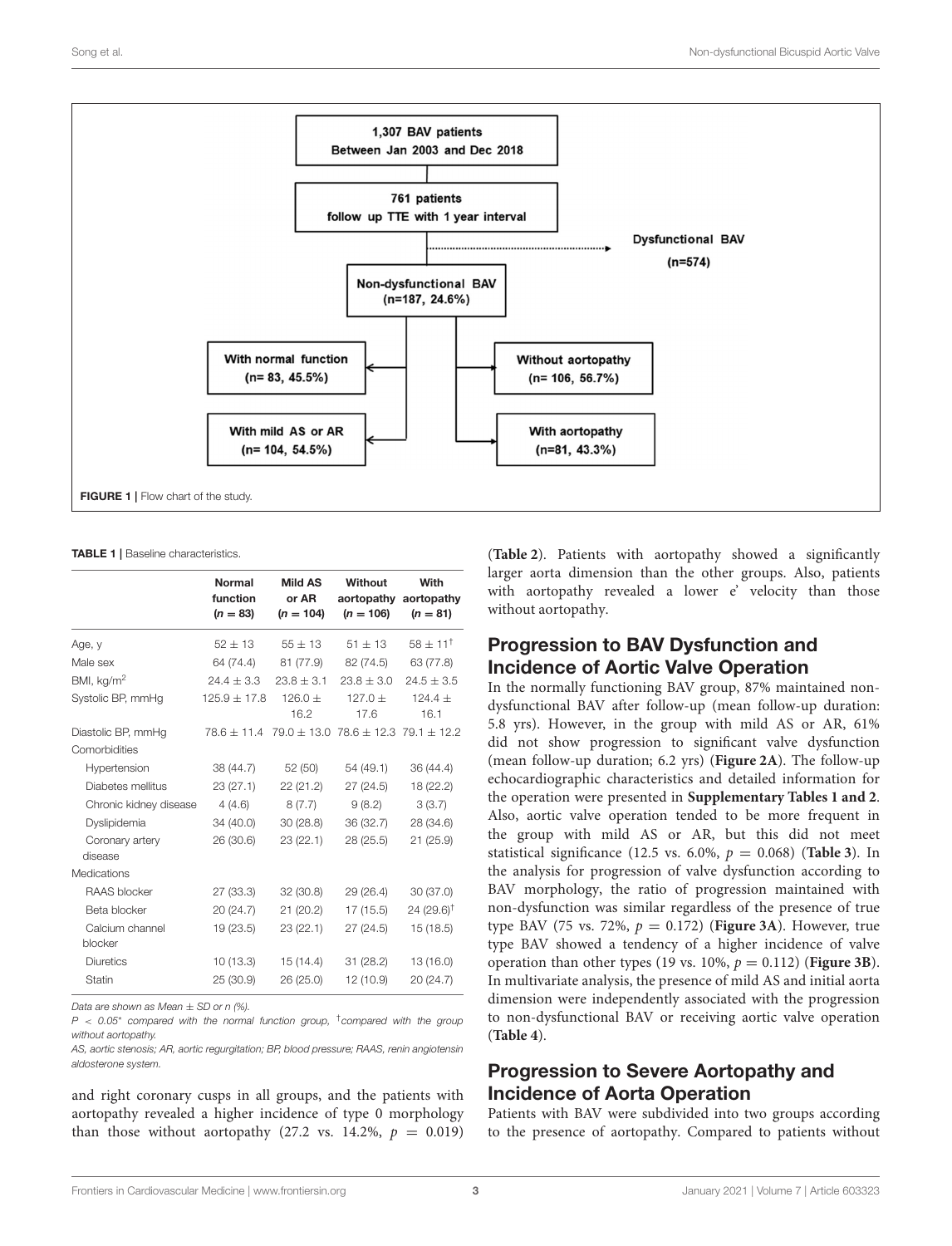aortopathy, the aortopathy group showed a tendency for faster progression, but this was not statistically significant (0.42  $\pm$ 0.85 mm vs.  $0.32 \pm 0.66$  mm,  $p = 0.22$ ) (**[Table 5](#page-5-1)**). None of

<span id="page-3-0"></span>

| <b>TABLE 2</b>   Echocardiogram characteristics. |                                         |                                        |                                      |                                  |
|--------------------------------------------------|-----------------------------------------|----------------------------------------|--------------------------------------|----------------------------------|
|                                                  | <b>Normal</b><br>function<br>$(n = 83)$ | <b>Mild AS</b><br>or AR<br>$(n = 104)$ | Without<br>aortopathy<br>$(n = 106)$ | With<br>aortopathy<br>$(n = 81)$ |
| BAV morphology                                   |                                         |                                        |                                      |                                  |
| Type 1                                           | 48 (57.8)                               | 69 (66.3)                              | 69 (65.1)                            | 48 (59.3)                        |
| Type 2                                           | 14 (16.9)                               | 17 (16.3)                              | 20 (18.9)                            | 11 (13.6)                        |
| Type 3                                           | 1(1.2)                                  | 1(1.0)                                 | 2(1.8)                               | O(0)                             |
| Type 0                                           | 20 (24.1)                               | 17 (16.3)                              | 15 (14.2)                            | $22(27.2)^{\dagger}$             |
| <b>BAV</b> function                              |                                         |                                        |                                      |                                  |
| Normal                                           | 83 (100)                                | $0(0)$ *                               | 50 (47.2)                            | 33 (40.7)                        |
| Mild AR                                          | O(0)                                    | 51 (49.0)*                             | 31 (29.2)                            | 20 (24.7)                        |
| Mild AS                                          | O(0)                                    | 36 (34.6)*                             | 17 (16.0)                            | 19 (23.5)                        |
| Mild ASR                                         | O(0)                                    | $17(16.3)$ *                           | 8(7.5)                               | 9(11.1)                          |
| Aorta dimension, mm                              | $39.3 + 5.8$                            | $38.5 + 5.1$                           | $32.4 + 3.5$                         | $44.3 \pm 6.3$ <sup>†</sup>      |
| Annulus, mm                                      | $20.0 \pm 3.3$                          | $20.8 \pm 3.3$                         | $19.3 \pm 2.6$                       | $21.9 \pm 3.7$ <sup>†</sup>      |
| Sinus of Valsalva, mm                            | $34.3 \pm 6.4$                          | $34.0 \pm 9.7$                         | $32.0 \pm 5.7$                       | $36.8 \pm 6.6^{\dagger}$         |
| Sinotubular junction, mm                         | $30.1 \pm 6.0$                          | $30.2 \pm 5.1$                         | $27.6 \pm 3.4$                       | $33.6 \pm 6.0$ <sup>†</sup>      |
| LVEDD, mm                                        | $49.7 \pm 5.9$                          | $50.7 \pm 6.1$                         | $49.6 \pm 5.9$                       | $51.2 \pm 6.1$                   |
| LVESD, mm                                        | $33.7 \pm 5.7$                          | $33.8 \pm 7.0$                         | $33.1 \pm 6.4$                       | $34.6 \pm 6.3$                   |
| LVEF. %                                          | $63.1 \pm 9.1$                          | $64.5 + 10.2$                          | $65.0 + 8.9$                         | $62.7 + 10.7$                    |
| LV mass index, $g/m^2$                           | $92.8 \pm 27.0$                         | $99.6 \pm 28.8$                        | $95.9 \pm 24.8$                      | $99.4 \pm 32.4$                  |
| LA volume index, ml/m <sup>2</sup>               | $25.0 \pm 10.7$                         | $29.1 \pm 14.0$                        | $28.6 \pm 13.9$                      | $25.5 \pm 10.7$                  |
| e' velocity, cm/s                                | $7.1 + 2.4$                             | $6.8 + 2.4$                            | $7.5 + 2.4$                          | $6.2 + 2.2^{\dagger}$            |
| S' velocity, cm/s                                | $7.1 \pm 1.5$                           | $7.0 \pm 1.5$                          | $7.1 \pm 1.6$                        | $6.9 \pm 1.4$                    |
| E/e'                                             | $10.6 \pm 4.9$                          | $10.7 \pm 4.7$                         | $10.5 + 4.5$                         | $11.1 \pm 5.2$                   |
| RVSP, mmHq                                       | $24.8 \pm 6.2$                          | $24.5 + 5.5$                           | $24.7 + 6.3$                         | $24.6 + 5.1$                     |

Data are shown as Mean  $\pm$  SD or n (%).

 $P < 0.05$  \*compared with the normal function group, <sup>+</sup>compared with the group without aortopathy.

AS, aortic stenosis; AR, aortic regurgitation; BAV, bicuspid aortic valve; ASR, aortic stenosis with regurgitation; LVEDD, left ventricular end-diastolic dimension; LVESD, left ventricular end-systolic dimension; LVEF, left ventricular ejection fraction; LV, left ventricle; LA, left atrium; e', early diastolic mitral annular; S', systolic mitral annular; E/e', the ratio of early diastolic mitral inflow and early diastolic mitral annular; RVSP, right ventricular systolic pressure.

the patients without aortopathy experienced a progression of >45 mm in aorta diameter during follow-up (mean 6.0 years), whereas 34.6% of patients with aortopathy had an increase in aorta diameter of >45 mm (**[Figure 2B](#page-3-1)**). Furthermore, 9.9% of the patients with aortopathy had an increase of >50 mm. Also, in the group with aortopathy, the rate of surgery was significantly higher (21.0 vs. 1.8% without aortopathy,  $p < 0.001$ ) during the follow-up period (mean 6.0 years). The progression of aortopathy was analyzed according to BAV morphology. The rate of progression to severe aortopathy or the rate of aorta operation was higher in true type BAV than in other types of BAV (**[Figures 3C,D](#page-4-0)**). However, in multivariate analysis, initial aorta dimension was the single independent predictor for the progression to severe aortopathy or receiving aorta operation (**[Table 6](#page-5-2)**).

#### **DISCUSSION**

The principal findings in the present study are that (1) aortopathy was quite common in patients with BAV, even in the absence

<span id="page-3-2"></span>TABLE 3 | Progression of BAV dysfunction and incidence of aortic valve operation.

|                                      | Normal function<br>$(n = 83)$ | Mild AS or AR<br>$(n = 104)$ |
|--------------------------------------|-------------------------------|------------------------------|
| Progression to dysfunctional BAV     |                               |                              |
| Moderate dysfunction                 | 5(6.0)                        | $24(23.1)^{*}$               |
| Severe dysfunction                   | 1(1.2)                        | 4(3.8)                       |
| Aortic valve operation, n (%)        | 5(6.0)                        | 13 (12.5)                    |
| Severe dysfunction at operation      | 3(3.6)                        | 5(4.8)                       |
| Non-severe dysfunction at operation  | 2(2.4)                        | 8(5.7)                       |
| Coronary artery bypass graft         | O(0)                          | 1(0.9)                       |
| Graft replacement of ascending aorta | 2(2.4)                        | 7(6.7)                       |
| Follow-up duration, years            | $5.8 + 3.6$                   | $6.2 + 3.9$                  |
|                                      |                               |                              |

Data are shown as Mean  $\pm$  SD or n (%).

 $*P < 0.05$  compared with the normal function group.

AS, aortic stenosis; AR, aortic regurgitation; BAV, bicuspid aortic valve.

<span id="page-3-1"></span>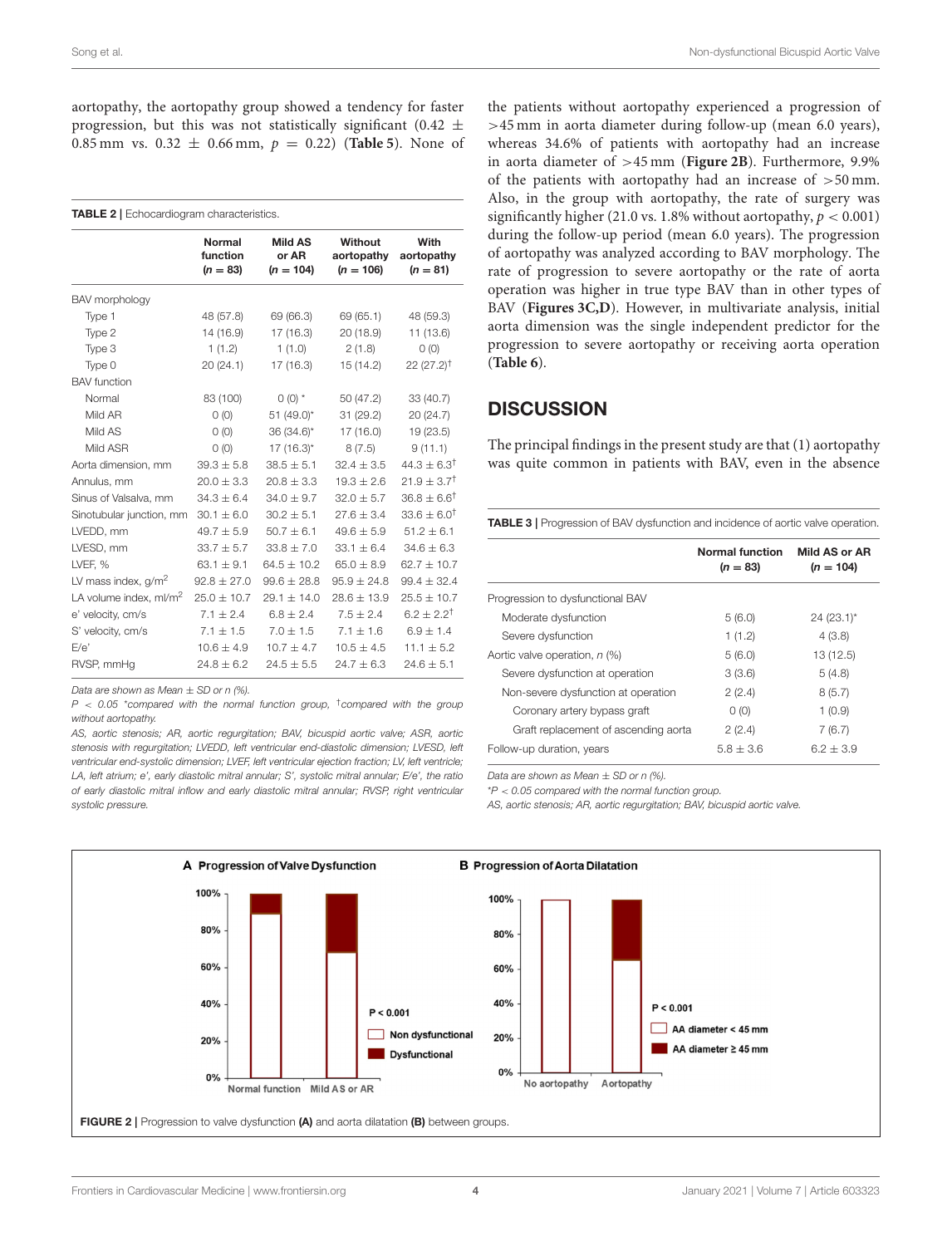

<span id="page-4-0"></span>of significant valvular dysfunction, (2) the progression of AA dilatation that met the requirements for aorta operation was more common in BAV patients with aortopathy at initial diagnosis than in those without aortopathy, (3) 89% maintained non-dysfunctional BAV after 6 years of follow-up when BAV patients were diagnosed with normal valve function. However, only 61% maintained non-dysfunctional BAV in patients with mild dysfunction, and (4) the rate of progression to severe aortopathy or the rate of aorta operation was higher in true type BAV than in other types of BAV.

The ratio of aortopathy to valvulopathy varies in patients with BAVs. The results of the present study also allow for the interpretation that the proportion of aortopathy is significant in the absence of valvulopathy [\(16–](#page-7-2)[19\)](#page-7-3). Our findings support previous studies suggesting that BAV is associated with intrinsic aortopathy, as well as with valve function-related pathology [\(16–](#page-7-2) [19\)](#page-7-3). We found that the association with the initial degree of BAV aortopathy was important in determining the incidence of aorta operation. Interestingly, when patients with initial normal valve function with advanced aortopathy  $(>45 \text{ mm}, 28 \text{ patients})$ were followed up for 6.1 years, 14 (50.0%) patients underwent aorta and valve surgery. Four of the 14 patients underwent aortic valve replacement and aorta surgery for severe AS or severe AR, and 10 patients underwent aortic valve replacement with aorta operation, even though BAV function was normal or mildly dysfunctional. Thus, the aortopathy predominant patients with non-dysfunctional BAVs experienced aortopathy-associated clnical events during about 6 years. Because there was no adequate information on the natural history of existing BAV, additional aortic valve replacement was considered. However,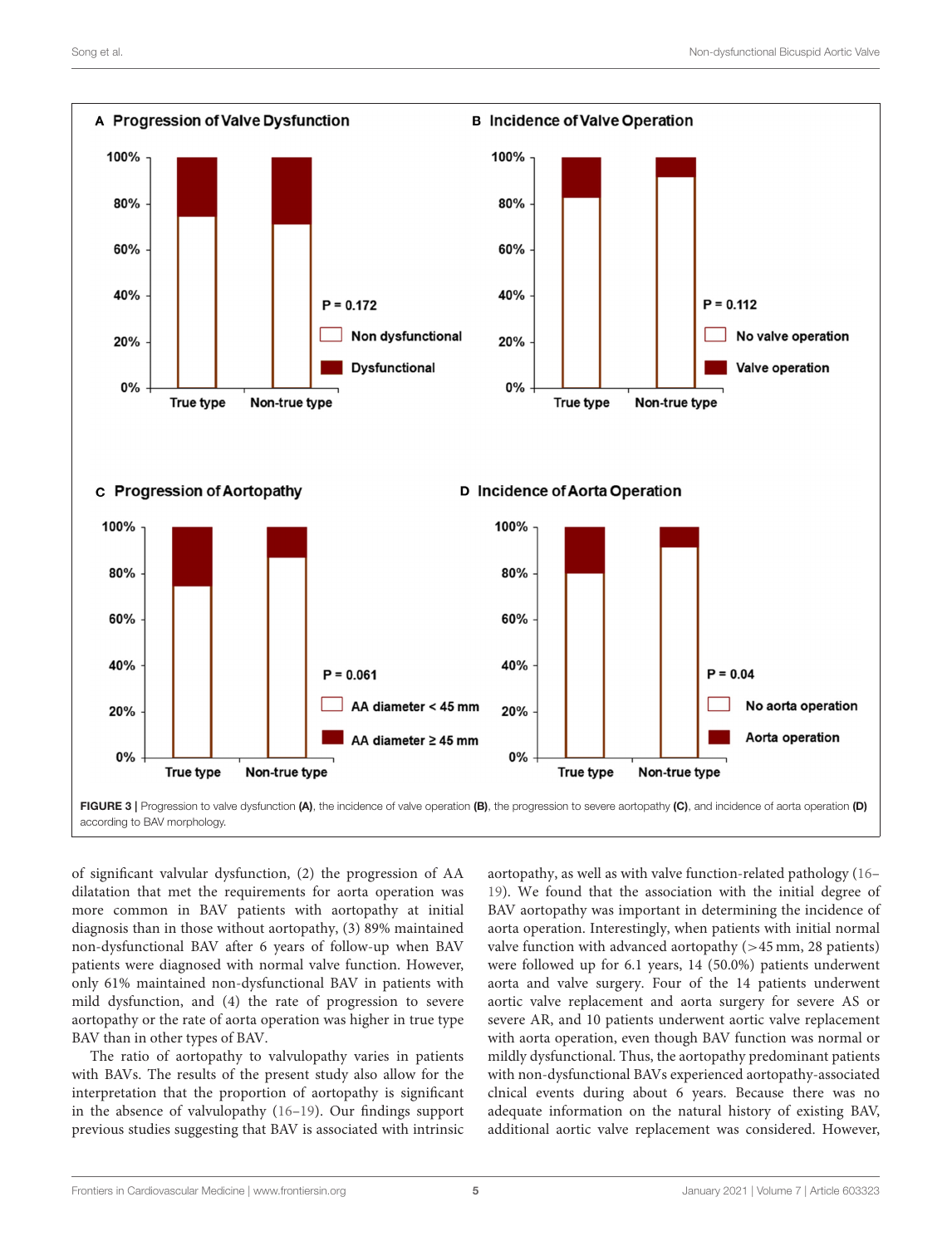<span id="page-5-0"></span>TABLE 4 | Factors associated with the progression to non-dysfunctional BAV or receiving aortic valve operation.

| $R = 0.438$                 | β        | т        | P-value |
|-----------------------------|----------|----------|---------|
| Age                         | $-0.075$ | $-0.926$ | 0.356   |
| Male sex                    | $-0.077$ | $-1.068$ | 0.287   |
| Hypertension                | 0.041    | 0.498    | 0.619   |
| Diabetes mellitus           | 0.039    | 0.493    | 0.623   |
| Chronic kidney disease      | $-0.004$ | $-0.047$ | 0.962   |
| RAAS blocker use            | $-0.027$ | $-0.328$ | 0.744   |
| Beta blocker use            | $-0.041$ | $-0.515$ | 0.607   |
| Statin use                  | 0.014    | 0.177    | 0.860   |
| Presence of mild AR         | 0.046    | 0.641    | 0.523   |
| Presence of mild AS         | 0.305    | 4.228    | < 0.001 |
| True type BAV               | $-0.054$ | $-0.748$ | 0.456   |
| Initial aorta dimension, mm | 0.314    | 3.997    | < 0.001 |

RAAS, renin angiotensin aldosterone system; AR, aortic regurgitation; AS, aortic stenosis, BAV, bicuspid aortic valve.

<span id="page-5-1"></span>TABLE 5 | Progression of aortopathy and incidence of aorta operation.

|                                  | Without aortopathy<br>$(n = 106)$ | With aortopathy<br>$(n = 81)$ |
|----------------------------------|-----------------------------------|-------------------------------|
| Progression rate, mm/year        | $0.32 + 0.66$                     | $0.42 + 0.85$                 |
| Initial AA diameter, mm          | $32.3 + 3.5$                      | $42.0 + 6.3^*$                |
| Final AA diameter, mm            | $34.1 + 3.6$                      | $44.0 + 5.1*$                 |
| Progression to severe aortopathy |                                   |                               |
| $AA$ diameter $> 45$ mm          | 0                                 | $28(34.6)$ *                  |
| $AA$ diameter $> 50$ mm          | 0                                 | $8(9.9)^{*}$                  |
| Aorta operation                  | 2(1.8)                            | $17(21.0)^{*}$                |
| Follow-up duration, years        | $6.0 + 3.5$                       | $6.1 + 4.1$                   |

Data are shown as Mean  $\pm$  SD or n (%).

 $P < 0.05$  compared with the group without aortopathy.

AA, ascending aorta.

according to our study, overall 71% of patients with nondysfunctional BAVs maintained non-dysfunctional BAVs at 6 years follow-up. In young female patients of childbearing age, warfarin would be indicated for a long time in operations performed with mechanical valves. Therefore, when performing aorta operation in patients with non-dysfunctional BAVs, the decision of concomitant aortic valve replacement should be made cautiously in considering the individual's risk and benefits.

In general, degenerative changes in BAV patients occur earlier than in tricuspid AV patients. Recently, the diagnosis of normally functioning BAV in patients without valve dysfunction and aortopathy is increasing. There have been studies on factors that determine valve dysfunction in BAV patients [\(20](#page-7-4)[–22\)](#page-7-5) or progression in BAV patients with significant valvular dysfunction [\(4\)](#page-6-2). Previous studies have also examined how these factors affect left ventricular diastolic function, according to BAV morphology [\(13\)](#page-6-11). Moreover, a previous report from the Korean BAV cohort also demonstrated mid-term clinical outcome in asymptomatic or mildly symptomatic patients with BAVs including both nondysfunctional BAVs and dysfunctional BAVs [\(23\)](#page-7-6).

<span id="page-5-2"></span>TABLE 6 | Factors associated with the progression to severe aortopathy or receiving aorta operation.

| $R = 0.782$                 | β        | т        | P-value |
|-----------------------------|----------|----------|---------|
| Age                         | $-0.006$ | $-0.114$ | 0.909   |
| Male sex                    | $-0.30$  | $-0.606$ | 0.545   |
| Hypertension                | $-0.076$ | $-1.320$ | 0.189   |
| Diabetes mellitus           | 0.012    | 0.226    | 0.821   |
| Chronic kidney disease      | $-0.007$ | $-0.144$ | 0.886   |
| RAAS blocker use            | $-0.065$ | $-1.134$ | 0.258   |
| Beta blocker use            | 0.078    | 1.397    | 0.164   |
| Statin use                  | $-0.054$ | $-1.000$ | 0.319   |
| Presence of mild AR         | $-0.064$ | $-1.270$ | 0.206   |
| Presence of mild AS         | 0.022    | 0.445    | 0.657   |
| True type BAV               | $-0.007$ | $-0.140$ | 0.889   |
| Initial aorta dimension, mm | 0.749    | 13.724   | < 0.001 |

RAAS, renin angiotensin aldosterone system; AR, aortic regurgitation; AS, aortic stenosis; BAV, bicuspid aortic valve.

However, there have been few studies on the natural course of normally functioning BAV patients, and in the real world, patients may wonder about their prognosis and when to perform a follow-up echocardiogram. As a result, we expect our research to serve as a reference. Although the mean follow-up duration was not long enough (about 6 years), ∼89% of patients with normal valvular functional BAV at the time of diagnosis had no surgical treatment during the follow-up period, and 71% of the patients maintained mild valve dysfunction during the follow-up period. Even for non-dysfunctional BAV patients, if the aorta is over 37 mm at the time of diagnosis, or if there is mild BAV dysfunction, if true type BAV, the progression of aortopathy or BAV dysfunction should be regularly examined by echocardiography.

Studies of BAV have increased rapidly during recent years. An international BAV consortium has identified knowledge gaps and risen to the challenge regarding BAV [\(24\)](#page-7-7). Also, the American Association for Thoracic Surgery published consensus guidelines on BAVs [\(25\)](#page-7-8). Genetic studies on BAV have been published, some groups have broadened the scope of transcatheter aortic valve replacement to focus on BAV [\(26\)](#page-7-9). However, few natural history data are based on long-term observations. In particular, the Olmsted county study is an ideal community-based study, whereas our BAV registry is affected by several sources of bias because we included a referral cohort. The patients in the Olmsted County study were obtained by screening through auscultation revealed that 27% had aortic valve- or aorta-related surgery within a 20-year follow-up period [\(27\)](#page-7-10). Similar to our registry, Olmsted's study also constructed a cohort in normal or mild aortic valve disease patients. In Olmsted study, the results for detailed follow up-echocardiography were missing, the rate of surgery was shown. Compared to the olmsted study, it is noteworthy that the rate of surgery of our study after mean 6 years follow-up is similar. In comparison, our study has the advantage of including detailed echocardiographic follow-up data for valve function and aorta dimensions as well as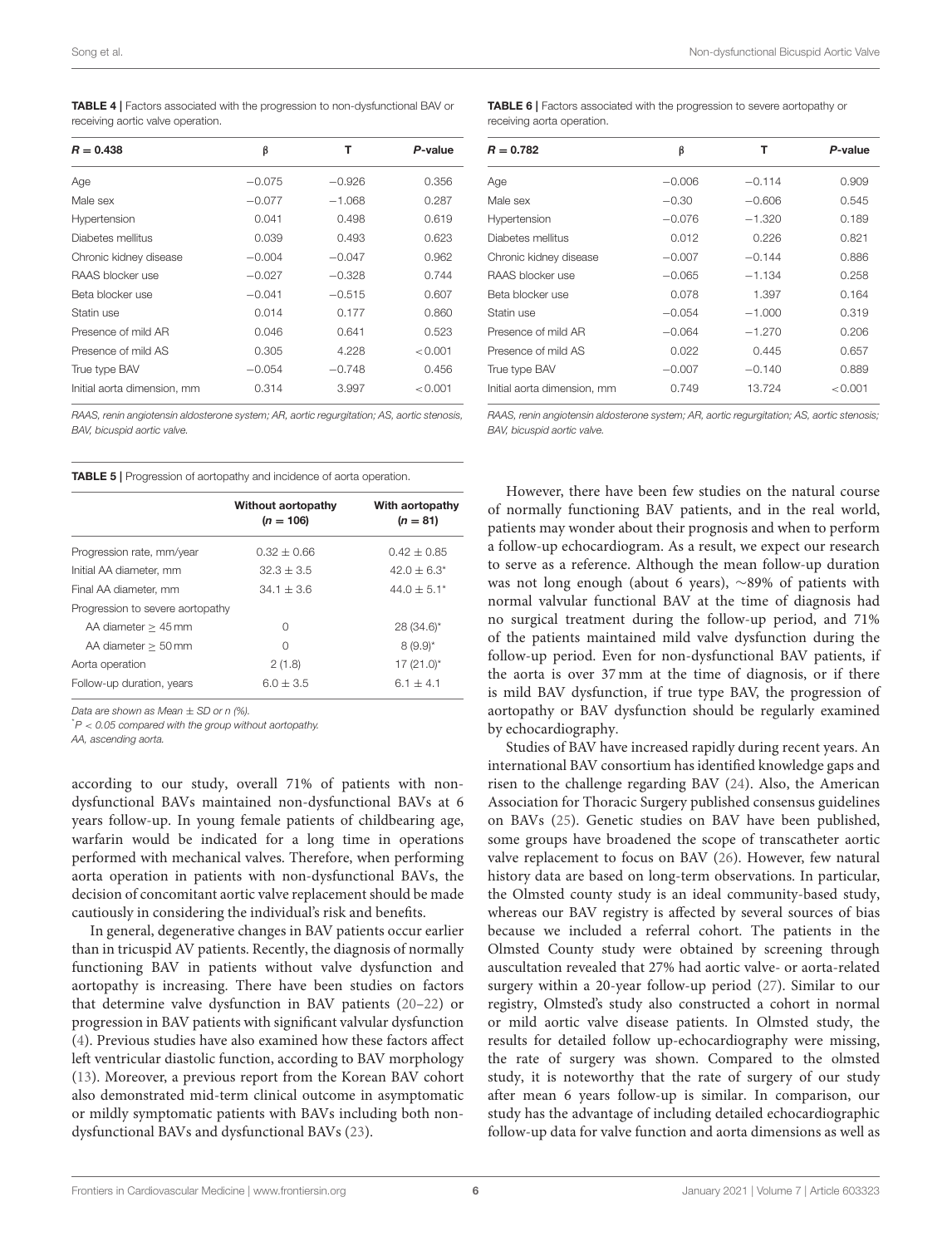clinical outcomes over 6 years in patients with non-dysfunctional BAV. The present study provides additional information to help clinicians predict which patients will progress and worsen clinical outcomes.

#### LIMITATIONS

The present study had several limitations. First, this retrospective study included only Korean BAV subjects from a single tertiary referral center, which may result in bias. Therefore, multi-center, prospective studies are needed to evaluate the prevalence of aortopathy in normal valvular BAV and progression of aortic valve function in BAV. Since the follow-up period for valve dysfunction is different for each patient, it is limited in its use for quantitative evaluation of the progression of valve dysfunction. However, we believe that this study is a meaningful study that has reported on the prevalence of aortopathy and valve progression in a large Korean registry using comprehensive reviews. Additionally, the median follow-up duration was only 6 years, which is insufficient to analyze the long-term natural history of early BAV disease. Second, data were lacking regarding common genetic backgrounds in BAV patients. Third, aortic diameters were measured based on echocardiographic imaging alone, because only some BAV subjects underwent computed tomography or cardiac magnetic resonance imaging.

# CONCLUSIONS

In patients with non-dysfunctional BAV, initial BAV function and degree of aorta dilatation might be important for progression and outcomes. Patients without any dysfunction or aortopathy tend to maintain good structure and function for 6 years.

#### **REFERENCES**

- <span id="page-6-0"></span>1. Ward C. Clinical significance of the bicuspid aortic valve. Heart. (2000) 83:81–5. doi: [10.1136/heart.83.1.81](https://doi.org/10.1136/heart.83.1.81)
- 2. Prakash SK, Bossé Y, Muehlschlegel JD, Michelena HI, Limongelli G, Corte AD, et al. and BAVCon Investigators. A roadmap to investigate the genetic basis of bicuspid aortic valve and its complications: insights from the international BAVCon (Bicuspid Aortic Valve Consortium). J Am Coll Cardiol. (2014) 64:832–9. doi: [10.1016/j.jacc.2014.04.073](https://doi.org/10.1016/j.jacc.2014.04.073)
- <span id="page-6-1"></span>3. Jeong H, Shim CY, Kim D, Choi JY, Choi KU, Lee SY, et al. Prevalence, characteristics, and clinical significance of concomitant cardiomyopathies in subjects with bicuspid aortic valve. Yonsei Med J. (2019) 60:816–23. doi: [10.3349/ymj.2019.60.9.816](https://doi.org/10.3349/ymj.2019.60.9.816)
- <span id="page-6-2"></span>4. Beppu S, Suzuki S, Matsuda H, Ohmori F, Nagata S, Miyatake K. Rapidity of progression of aortic stenosis in patients with congenital bicuspid aortic valves. Am J Cardiol. (1993) 71:322–7. doi: [10.1016/0002-9149\(93\)90799-I](https://doi.org/10.1016/0002-9149(93)90799-I)
- <span id="page-6-3"></span>5. Otto CM, Burwash IG, Legget ME, Munt BI, Fujioka M, Healy NL, et al. Prospective study of asymptomatic valvular aortic stenosis. Clinical, echocardiographic, and exercise predictors of outcome. Circulation. (1997) 95:2262–70. doi: [10.1161/01.CIR.95.9.2262](https://doi.org/10.1161/01.CIR.95.9.2262)
- <span id="page-6-4"></span>6. Mills P, Leech G, Davies M, Leathan A. The natural history of a nonstenotic bicuspid aortic valve. Br Heart J. [\(1978\) 40:951–7. doi: 10.1136/hrt.40.](https://doi.org/10.1136/hrt.40.9.951) 9.951
- <span id="page-6-5"></span>7. Pachulski RT, Chan KL. Progression of aortic valve dysfunction in 51 adult patients with congenital bicuspid aortic valve: assessment and

## DATA AVAILABILITY STATEMENT

The original contributions presented in the study are included in the article/**[Supplementary Material](#page-6-12)**, further inquiries can be directed to the corresponding author/s.

#### ETHICS STATEMENT

The studies involving human participants were reviewed and approved by Severance Hospital, Yonsei University College of Medicine. The ethics committee waived the requirement of written informed consent for participation.

# AUTHOR CONTRIBUTIONS

SS and CS are the gurantors of the entire manuscript. CS and G-RH contributed to the study conception and design, critical revision of the manuscript for important intellectual content, and final approval of the version to be published. JS, IC, and J-WH contributed to the data acquisition, analysis, and interpretation. All authors contributed to the article and approved the submitted version.

## FUNDING

This research was supported in part by a faculty research grant of Yonsei University College of Medicine (6-2014-0153).

## SUPPLEMENTARY MATERIAL

<span id="page-6-12"></span>The Supplementary Material for this article can be found [online at: https://www.frontiersin.org/articles/10.3389/fcvm.](https://www.frontiersin.org/articles/10.3389/fcvm.2020.603323/full#supplementary-material) 2020.603323/full#supplementary-material

follow up by Doppler echocardiography. Br Heart J. (1993) 69:237–40. doi: [10.1136/hrt.69.3.237](https://doi.org/10.1136/hrt.69.3.237)

- <span id="page-6-6"></span>8. Zoghbi WA, Enriquez-Sarano M, Foster E, Grayburn PA, Kraft CD, Levine RA, et al. Recommendations for evaluation of the severity of native valvular regurgitation with two-dimensional and Doppler echocardiography. J Am Soc Echocardiogr. (2003) 16:777–802. doi: [10.1016/S0894-7317\(03\)00335-3](https://doi.org/10.1016/S0894-7317(03)00335-3)
- <span id="page-6-7"></span>9. Baumgartner H, Hung J, Bermejo J, Chambers JB, Evangelista A, Griffin BP, et al. Echocardiographic assessment of valve stenosis: EAE/ASE recommendations for clinical practice. J Am Soc Echocardiogr. (2009) 22:1–23; quiz 101–2. doi: [10.1016/j.echo.2008.11.029](https://doi.org/10.1016/j.echo.2008.11.029)
- <span id="page-6-8"></span>10. Beroukhim RS, Kruzick TL, Taylor AL, Gao D, Yetman AT. Progression of aortic dilation in children with a functionally normal bicuspid aortic valve. Am J Cardiol. (2006) 98:828–30. doi: [10.1016/j.amjcard.2006.04.022](https://doi.org/10.1016/j.amjcard.2006.04.022)
- <span id="page-6-9"></span>11. Della Corte A, Bancone C, Quarto C, Dialetto G, Covino FE, Scardone M, et al. Predictors of ascending aortic dilatation with bicuspid aortic valve: a wide spectrum of disease expression. Eur J Cardiothorac Surg. (2007) 31:397–404. doi: [10.1016/j.ejcts.2006.12.006](https://doi.org/10.1016/j.ejcts.2006.12.006)
- <span id="page-6-10"></span>12. Lang RM, Badano LP, Mor-Avi V, Afilalo J, Armstrong A, Ernande L, et al. Recommendations for cardiac chamber quantification by echocardiography in adults: an update from the American Society of Echocardiography and the European Association of Cardiovascular Imaging. Eur Heart J Cardiovasc Imaging[. \(2015\)16:233–70. doi: 10.1093/ehjci/](https://doi.org/10.1093/ehjci/jev014) jev014
- <span id="page-6-11"></span>13. Lee SY, Shim CY, Hong GR, Seo J, Cho I, Cho IJ, et al. Association of aortic phenotypes and mechanical function with left ventricular diastolic function